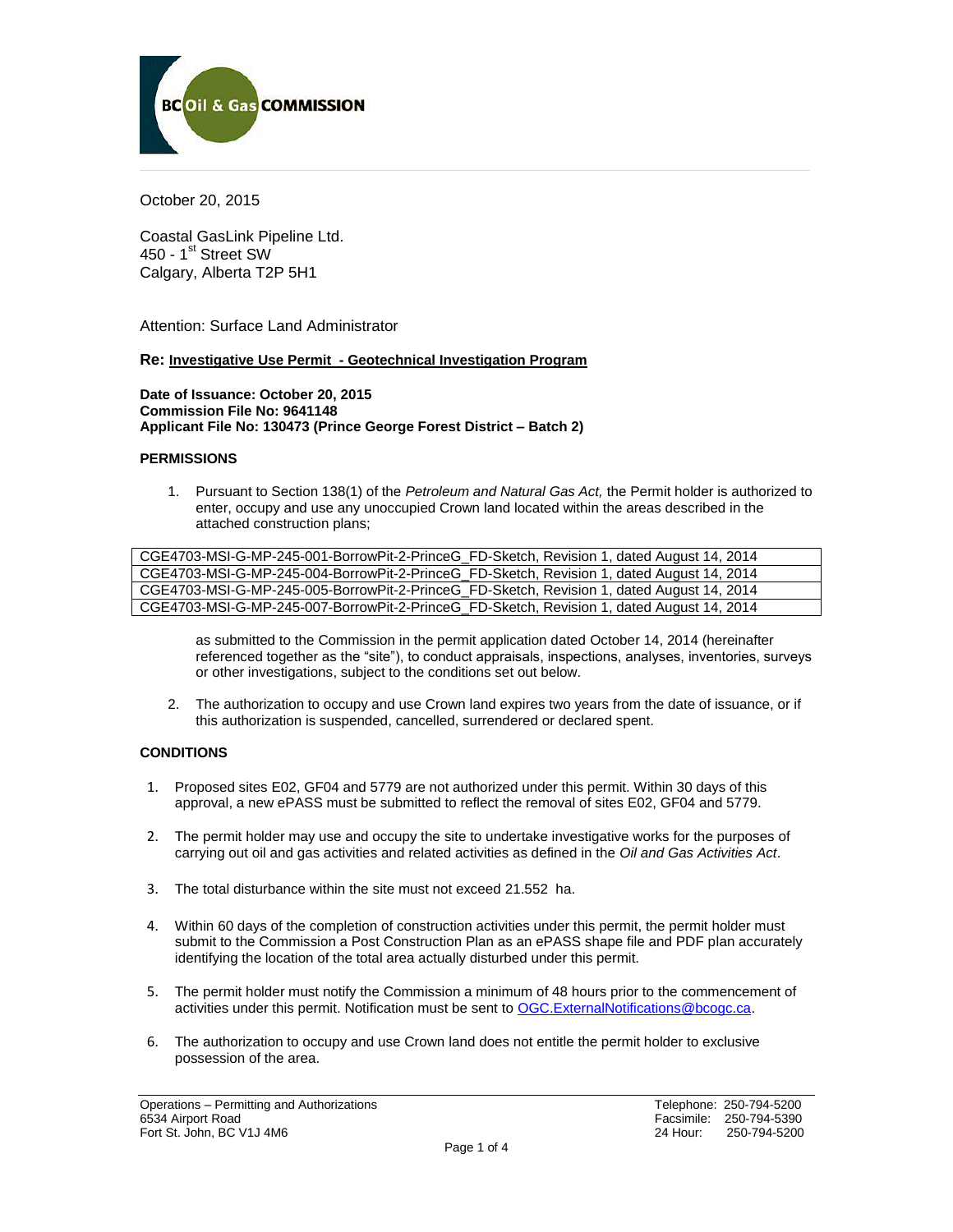- 7. The rights granted by this authorization are subject to all subsisting grants to or rights of any person made or acquired under the *Coal Act, Forest Act, Land Act, Mineral Tenure Act, Petroleum and Natural Gas Act, Range Act, Water Act* or *Wildlife Act*, or any extension or renewal of the same.
- 8. The permit holder must not assign, sublicense or transfer this Permit or permit any person to use or occupy the land, other than its employees, contractors, or representatives, without the Commission's written consent.
- 9. The permit holder must ensure that the area is maintained in a condition so as to minimize hazards, including but not limited to hazards associated with storage of materials and equipment.
- 10. The permit holder must ensure that the area is free of garbage, debris and unused equipment.
- 11. Following completion of the activities authorized under this permit the permit holder must, as soon as practicable decompact any soils compacted by the activity.
- 12. Any surface soils removed from the site must be redistributed so that the soil structure is restored, to the extent practicable, to its condition before the activity was begun.
- 13. If natural surface drainage pattern was altered by the carrying out of the activity, the permit holder must
	- a. restore, to the extent practicable, to the drainage pattern and its condition before the alteration,
	- b. re-vegetate any exposed soil on the operating area using seed or vegetative propagules of an ecologically suitable species that
		- i. promote the restoration of the wildlife habitat that existed on the area before the oil and gas activity was begun, and
		- ii. stabilize the soil if it is highly susceptible to erosion.
- 14. The permit holder must avoid disturbance within any Wildlife Tree Retention Area.
- 15. The permit holder must not undertake any investigative works activity within the Hart Caribou Herd Area between May 15 and July 15.
- 16. Construction or maintenance activities within a fish bearing stream or wetland must occur during the applicable reduced risk work window as specified in the "Region 7 Omineca – Reduced Risk Timing Windows for Fish and Wildlife".
- 17. No clearing of vegetation must occur adjacent to Highway 97 for Borrow Pit sites 5677A and 5677B as per the "Visual Impact of Proposed Borrow Pit Geotechnical Investigation Program - Prince George Forest District" document submitted by the permit holder.
- 18. No construction activities are authorized in the vicinity of archaeology site GfRn-1 without the issuance of a site alteration permit, pursuant to the terms under Section 12 of the *Heritage Conservation Act* and as approved by the Commission.
- 19. An Archaeological Impact Assessment (AIA) is required for the proposed development area prior to any development activities taking place.
- 20. An AIA report is required and must be submitted to the Commission as soon as possible as per the Archaeology Process Guidelines.
- 21. If artifacts, features, materials or things protected under section 13(2) of the *Heritage Conservation Act* are identified the permit holder must, unless the permit holder holds a permit under section 12 of the *Heritage Conservation Act* issued by the Commission in respect of that artifact, feature, material or thing:
	- a. immediately cease all work in the vicinity of the artifacts, features, materials or things;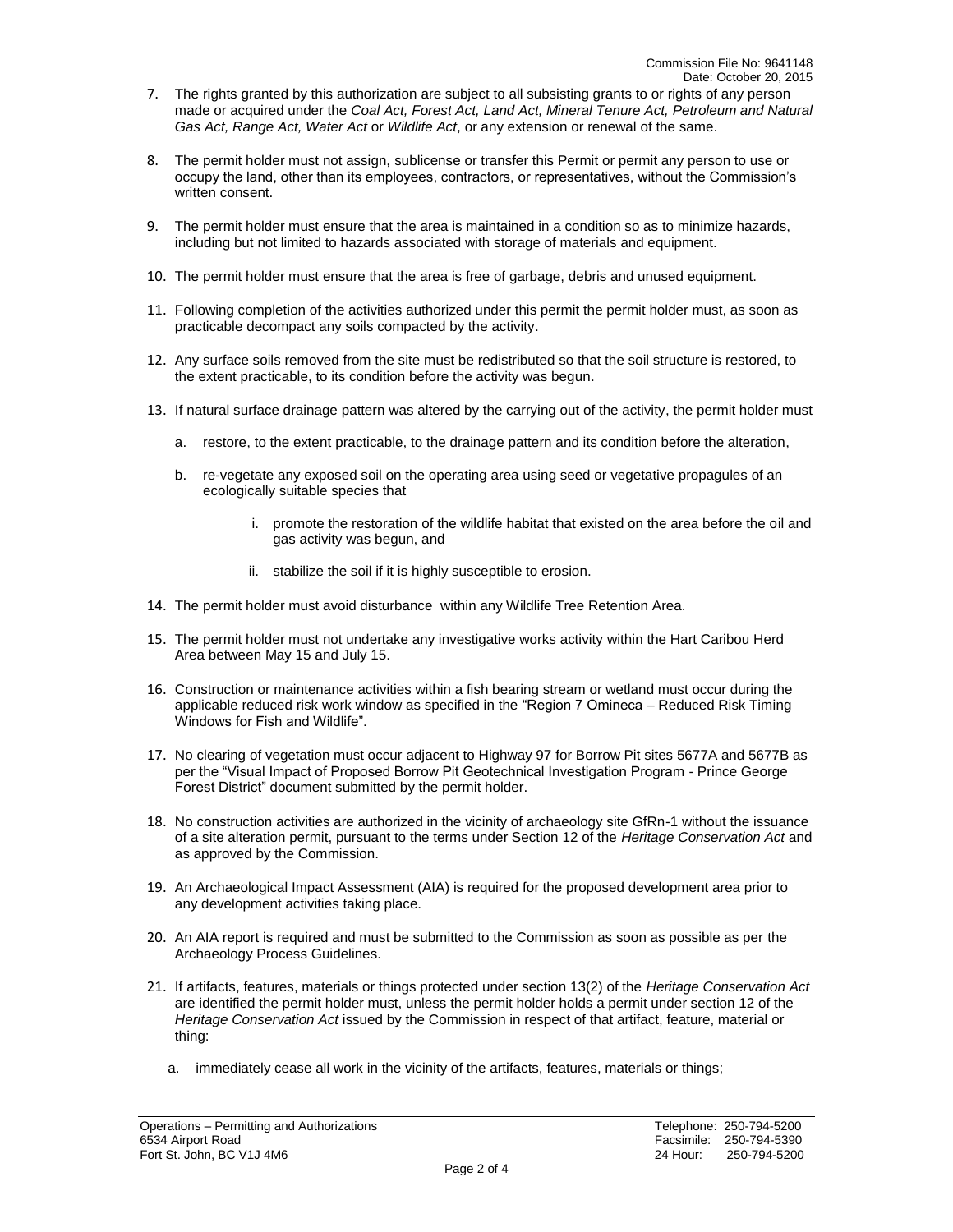- b. immediately notify the Commission and the Archaeology Branch of the Ministry of Forests, Lands and Natural Resource Operations; and
- c. refrain from resuming work in the vicinity of the artifacts, features, materials or things except in accordance with an appropriate mitigation plan that has been prepared in accordance with the *Heritage Conservation Act* and approved by the Commission.
- 22. The permit holder must notify Blueberry First Nations a minimum of 48 hours prior to commencing any construction activities under this permit.
- 23. The permit holder must notify Lheidli T'enneh Band a minimum of 48 hours prior to commencing any construction activities under this permit.
- 24. The permit holder must notify McLeod Lake Indian Band a minimum of 48 hours prior to commencing any construction activities under this permit.
- 25. The permit holder must notify Nak'azdli First Nation a minimum of 48 hours prior to commencing any construction activities under this permit.
- 26. The permit holder must notify Saulteau First Nation a minimum of 48 hours prior to commencing any construction activities under this permit.
- 27. The permit holder must notify Moberly First Nations a minimum of 48 hours prior to commencing any construction activities under this permit.
- 28. The permit holder must notify Carrier Sekani Tribal Council a minimum of 48 hours prior to commencing any construction activities under this permit.

# **RELATED AUTHORIZATIONS ASSOCIATED WITH THE PERMIT**

### **Cutting Permit under Master Licence to Cut under section 47.4 of the Forest Act**

- 1. The Commission hereby issues the Permit holder Cutting Permit No. 11 under Master Licence to Cut number M02341, subject to the following conditions:
	- a. This Cutting Permit is subject to the terms and conditions in the Master Licence to Cut.
	- b. This Cutting Permit applies to only the Crown land portion shown on construction plans associated with this Permit.

| CGE4703-MSI-G-MP-245-001-BorrowPit-2-PrinceG_FD-Sketch, Revision 1, dated August 14, 2014 |
|-------------------------------------------------------------------------------------------|
| CGE4703-MSI-G-MP-245-004-BorrowPit-2-PrinceG_FD-Sketch, Revision 1, dated August 14, 2014 |
| CGE4703-MSI-G-MP-245-005-BorrowPit-2-PrinceG_FD-Sketch, Revision 1, dated August 14, 2014 |
| CGE4703-MSI-G-MP-245-007-BorrowPit-2-PrinceG_FD-Sketch, Revision 1, dated August 14, 2014 |

- c. All harvested Crown timber must be marked with Timber Mark Number MTB 054.
- d. This Cutting Permit is deemed spent upon the submission of the "Post-Construction Plan" or upon either the cancellation or the expiry of the "permitted oil and gas activity".
- e. This Cutting Permit does not grant the Permit Holder the exclusive right to harvest timber from the License area and the Commission reserves the right to grant rights to other persons to harvest timber from the License area.
- f. The felling, bucking and utilization specifications as described in Appendix A of your Master License to Cut applies to this Cutting Permit.
- g. Stumpage for this Cutting Permit will be calculated as per Section 6.7 in the Interior Appraisal Manual.
	- i. Where timber felled on the cutting authority area that will not be removed from the site, volume billed will be based on an approved alternate method of scale.